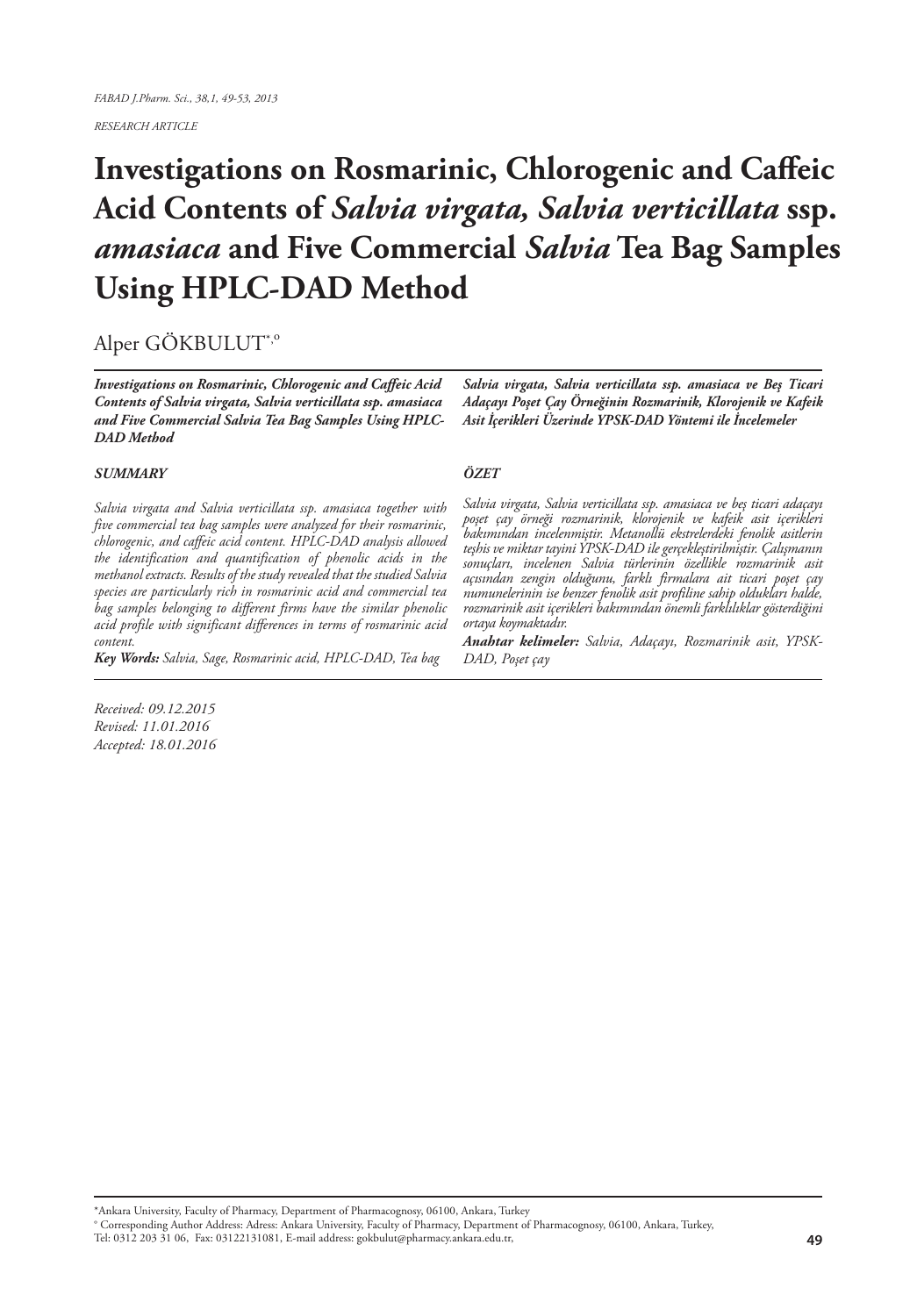*Gökbulut*

## **INTRODUCTION**

Rosmarinic acid is a phenolic compound (caffeic acid ester) found in a variety of plants of the Boraginaceae and the subfamily Nepetoideae of the Lamiaceae. Some fern and hornwort species also contain rosmarinic acid as well as the species of some other higher plant families (1). *Salvia* species are the well-known rosmarinic acid sources and wide spread in Turkey, while they are important industrial plants used both for food and pharmaceutical purposes (2,3). Plant extracts, generally used for their flavoring characteristics, often have strong radical scavenging activity thus making them extremely effective antioxidants. This antioxidant activity is most often due to phenolic acids and the antioxidant potential of *Salvia* species is mostly due to rosmarinic acid which is usually the main constituent of the species (4- 6). For this reason, qualitative and quantitative determination of rosmarinic acid in *Salvia* preparations is very important.

Tea bags containing plant materials in single or combined formulations are very popular and they are widely sold in all markets. The quality control studies and the identification assays for these tea samples are quite important and inadequate. For this purpose, rosmarinic acid levels of commercial sage tea bag samples as well as caffeic and chlorogenic acid levels were determined using a previously validated High Performance Liquid Chromatography-Diode Array Dedector (HPLC-DAD) method (7). Therefore, in the current work, a quantification study has been set out in order to compare the phenolic acid profiles of two *Salvia* species (*Salvia virgata* and *Salvia verticillata* ssp. *amasiaca*) and five commercial *Salvia* tea bag samples and to evaluate their rosmarinic acid contents.

## **MATERIALS AND METHODS**

#### **Plant Materials**

*Salvia virgata* Jacq. (AEF 26746) *and Salvia verticillata* L. ssp. *amasiaca* (Freyn & Bornm.) Bornm. (AEF 26747) were collected from Ankara during their flowering period and voucher specimens were deposited in the Herbarium of the Ankara University Faculty of Pharmacy. Five boxes of commercial *Salvia* tea bag samples (twenty samples in each box of each brand name) were purchased from local supermarket in Ankara.

#### **Chemicals and Standards**

Chromatographic grade double-distilled water, HPLCgrade methanol, acetonitrile, and analytical grade trifluoroacetic acid were used for HPLC analysis. Phenolic acids used as standards were purchased from Sigma (Germany): rosmarinic acid (536954), chlorogenic acid (C3878), caffeic acid (C0625). All other chemicals

#### **Extraction**

200 mg of the dried and grounded flowers, leaves and roots were extracted with methanol, using a magnetic stirrer, for 1 h (50°C, 250 rpm). Each extract was then filtered, completed to 10.0 mL in a volumetric flask with methanol, passed through a 0.45 μm filter, and applied to the HPLC system. The same extraction procedure was applied to the tea bag samples purchased.

#### **Identification and Quantification of Phenolic Acids using HPLC-DAD**

#### *HPLC Conditions*

The qualitative and quantitative analyses of the phenolic acids in the extracts were performed according to the following procedure (7). The analysis was performed with a LC system consisting of a HP Agilent 1260 series quaternary pump, degasser and photodiode array detector. ACE column (5 μ, 250 mm  $\times$  4.6 mm) was used at 30°C. The system was controlled and data analysis was performed with Agilent ChemStation software. All calculations concerning the quantitative analysis were performed with external standardization by measurement of the peak areas. Gradient elution was applied with a flow rate of 0.8 mL/min. The mobile phase was a mixture of trifluoroacetic acid 0.1% in water (solution A), trifluoroacetic acid 0.1% in methanol (solution B), and trifluoroacetic acid 0.1% in acetonitrile (solution C). The composition of the gradient was (A:B:C), 80:12:8 at 0 min, 75:15:10 at8 min, 70:18:12 at 16 min,65:20:15 at 24 min, 50:35:15 at 32 min, 25:60:15 at 40 min and 80:12:8 at 45 min. Duration between runs was 2 min. From each solution and sample, 10 μL was injected into the column and the chromatograms were recorded from 200 to 400 nm. Quantification was performed by measuring at 330 nm for all investigated phenolic acids using a photo-diode array detector. The chromatographic run time was 45 min.

#### *Calibration*

Five concentrations of rosmarinic, chlorogenic and caffeic acids were prepared in methanol ranging between 4.3-215 μg/mL, 5-250 μg/mL and 5.2-260 μg/mL, respectively. Triplicate 10 μL injections were made for each standard solution to see the reproducibility of the detector response at each concentration level. The peak areas obtained from injections were plotted against the concentrations to establish the calibration graph.

#### *Limits of Detection and Quantification*

Limit of detection (LOD) was established at a signal to noise ratio (S/N) of 3. Limit of quantification (LOQ) was established at a signal to noise ratio (S/N) of 10.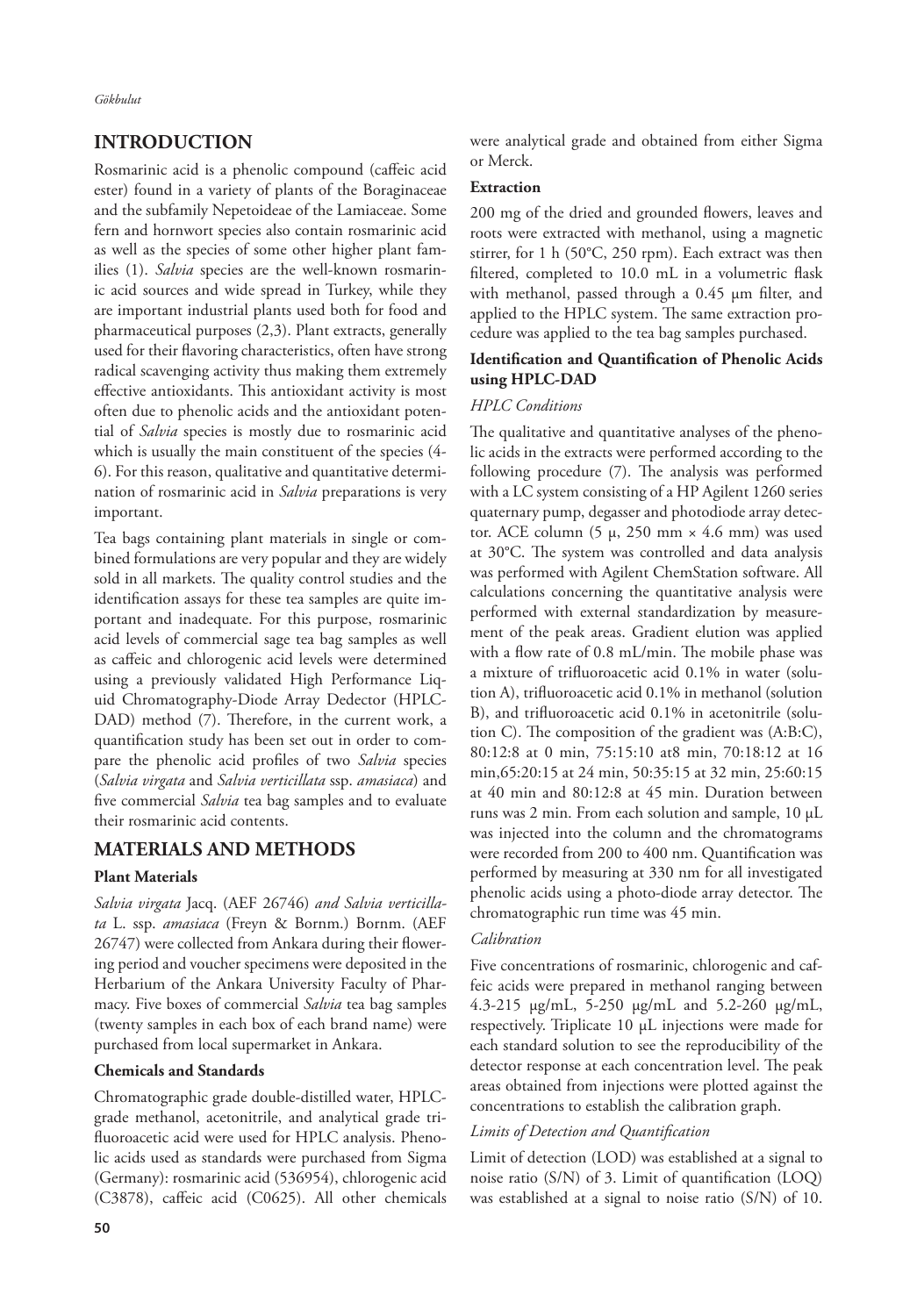LOD and LOQ were experimentally verified by nine injections of phenolic acids in LOQ concentrations.

#### *Precision*

The precision of the method (within–day variations of replicate determinations) was checked by injecting nine times of phenolic acids at the LOQ level. The area values were recorded and RSD% was calculated.

#### *Recovery*

The spike recovery was carried out by the standard addition method. For determination of the recovery from the methanol extracts, three concentrations of the standard compounds were added prior to extraction. In each additional level, three determinations were carried out and mean value of recovery percentage was calculated.

## **RESULTS AND DISCUSSION**

All the tea bag samples showed a similar phenolic profile, presenting differences only in the quantities found of each compound (Figure 1). Rosmarinic acid was the most abundant compound, being higher in *S. verticillata* ssp. *amasiaca*, especially in the leaves. HPLC chromatograms of the flower, leaf and root extracts of *S. verticillata* ssp. *amasiaca* and overlaid UV spectra of rosmarinic acid in different parts of the plant were presented in Figure 2. HPLC chromatograms belonging to the flower, leaf and root extracts of *S. virgata* and overlaid UV spectra of rosmarinic acid in different parts of the plant were shown in Figure 3.



**Figure 1.** HPLC chromatograms of the studied tea bag samples.



**Figure 2.** HPLC chromatograms of the flower, leaf and root extracts of *Salvia verticillata* ssp. *amasiaca* and overlaid UV spectra of rosmarinic acid in different parts of the plant.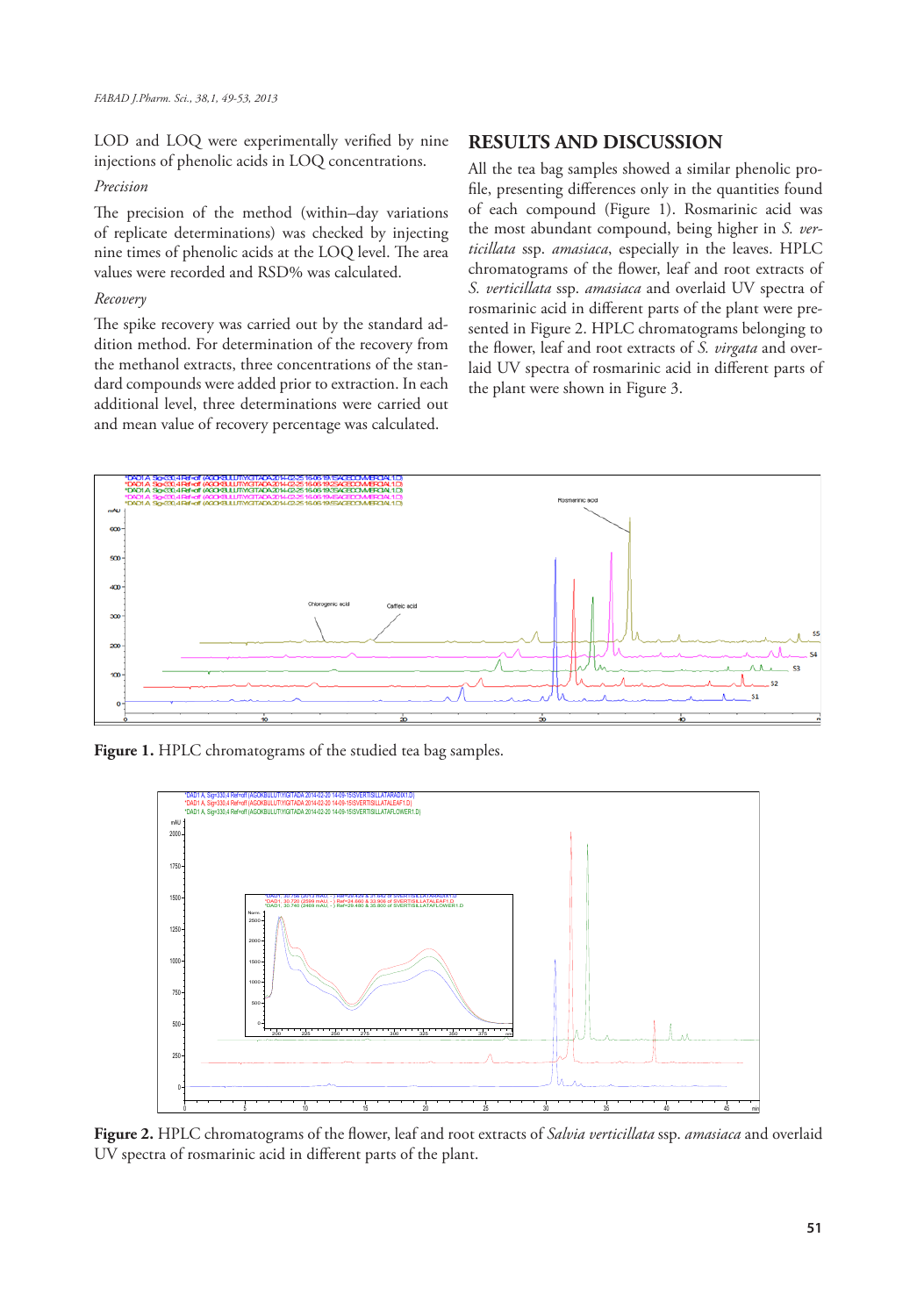

**Figure 3.** HPLC chromatograms of the flower, leaf and root extracts of *Salvia virgata* and overlaid UV spectra of rosmarinic acid in different parts of the plant.

The phenolic acid composition of the samples was compared in order to find out the possible variations between *Salvia* species and commercial samples (tea bags). According to the obtained results, the commercial tea bag samples of sage contained lower amount of rosmarinic acid considering the two *Salvia* species (Table 1). Not only the leaves, but also the flower and root extracts of *S. verticillata* ssp. *amasiaca* had really significant amount of rosmarinic acid among all the samples of *Salvia* and commercial samples investigated ranging between 2.466 ± 0.042% and 4.538 ± 0.074% (Table 2). Analysis of the tea bag samples revealed that S1 and

S5 had nearly the same amount of rosmarinic acid as 1.033 ± 0.011% and 1.002 ± 0.003%, respectively. For S1 and S5, although the brand names of the tea bag samples were different, the production units were the same, when the cover of tea bags examined carefully. It was clear that same plants were packed in the same production unit with different commercial names. S3 contained the lowest amount of rosmarinic acid among the five samples  $(0.634 \pm 0.012\%)$ . The amount of rosmarinic acid in S2 and S4 samples were found to be quite close to each other as  $0.853 \pm 0.003\%$  and  $0.841$ ± 0.003%, respectively.

| Sample         | Rosmarinic acid % | Chlorogenic acid % | Caffeic acid %    |
|----------------|-------------------|--------------------|-------------------|
| S1             | $1.033 \pm 0.011$ | $0.014 \pm 0.002$  | $0.005 \pm 0.001$ |
| S <sub>2</sub> | $0.853 \pm 0.003$ | $0.009 \pm 0.001$  | $0.006 \pm 0.001$ |
| S <sub>3</sub> | $0.634 \pm 0.012$ | $0.012 \pm 0.001$  | $0.004 \pm 0.001$ |
| S4             | $0.841 \pm 0.003$ | $0.007 \pm 0.001$  | $0.006 \pm 0.001$ |
| S5             | $1.002 \pm 0.003$ | $0.014 \pm 0.001$  | $0.006 \pm 0.001$ |

**Table 1.** Phenolic acid content in the tea bag samples.

| Results were expressed as mean $\pm$ SD ( <i>n</i> =3) |  |  |  |  |
|--------------------------------------------------------|--|--|--|--|
|--------------------------------------------------------|--|--|--|--|

**Table 2.** Phenolic acid content in *Salvia virgata* and *Salvia verticillata* ssp. *amasiaca*.

| Sample                      | Rosmarinic acid % | Chlorogenic acid % | Caffeic acid %    |
|-----------------------------|-------------------|--------------------|-------------------|
| S. virgata flower           | $1.780 \pm 0.004$ | $0.021 \pm 0.001$  | $0.005 \pm 0.001$ |
| S. virgata leaf             | $0.814 \pm 0.011$ | $0.012 \pm 0.001$  | $0.001 \pm 0.001$ |
| S. virgata root             | $0.369 \pm 0.001$ | ۰                  | $0.005 \pm 0.001$ |
| S. verticillata ssp. flower | $3.332 \pm 0.008$ | $0.007 \pm 0.001$  | $0.016 \pm 0.001$ |
| S. verticillata ssp. leaf   | $4.538 \pm 0.074$ | $0.012 \pm 0.001$  | $0.013 \pm 0.001$ |
| S. verticillata ssp. root   | $2.466 \pm 0.042$ | ۰                  | $0.015 \pm 0.001$ |

Results were expressed as mean ± SD (*n*=3)